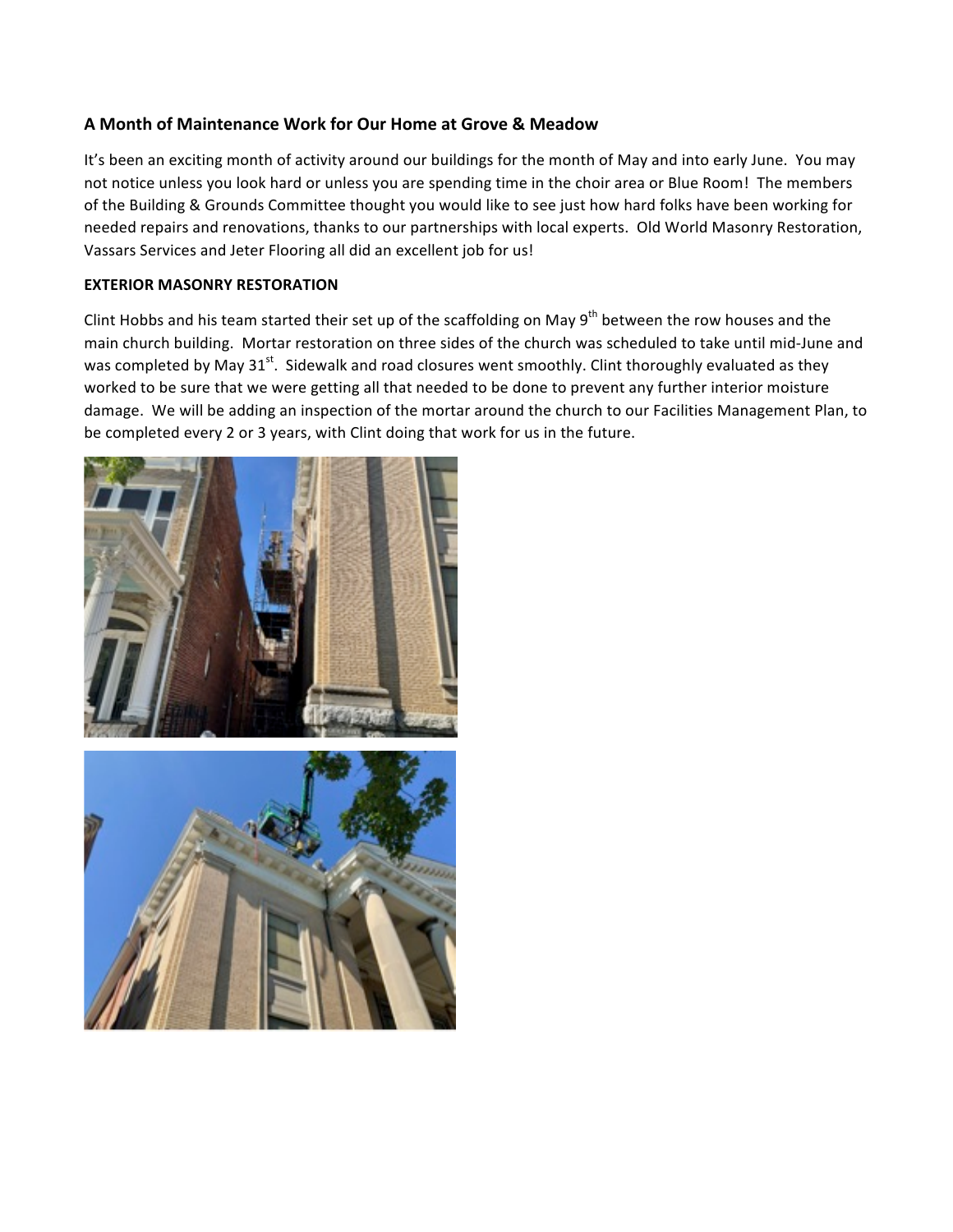

## HEATING/AIR CONDITIONING SYSTEMS INSTALLED FOR THE CHOIR SUITE/YOUTH ROOM & BLUE **ROOM AREA**

Early last fall the 16-year old HVAC system that services the choir suite developed a major coil problem, followed in December by a similarly aged system that services the Blue Room area failing. We priced the units and decided to wait until 2022 to install replacement systems. The wait was worth it! Our vendor, Vassars Services, was able to find systems at a little lower price locally, and the time allowed us to feel confident that we were making good choices in how the system will be set up. The Youth Room will (in the near future) have its own zoning separate from the choir area for heat and air conditioning controls. The thermostats for both systems can be managed remotely.

Cliff Dennis and his team started installation on May  $16<sup>th</sup>$  with the arrival of the equipment and placing the condensers on the Williams Building roof. The job was completed on June  $2^{nd}$  after a lot of heavy lifting, checking duct work, and getting the new systems ready for operation. We will continue to monitor the systems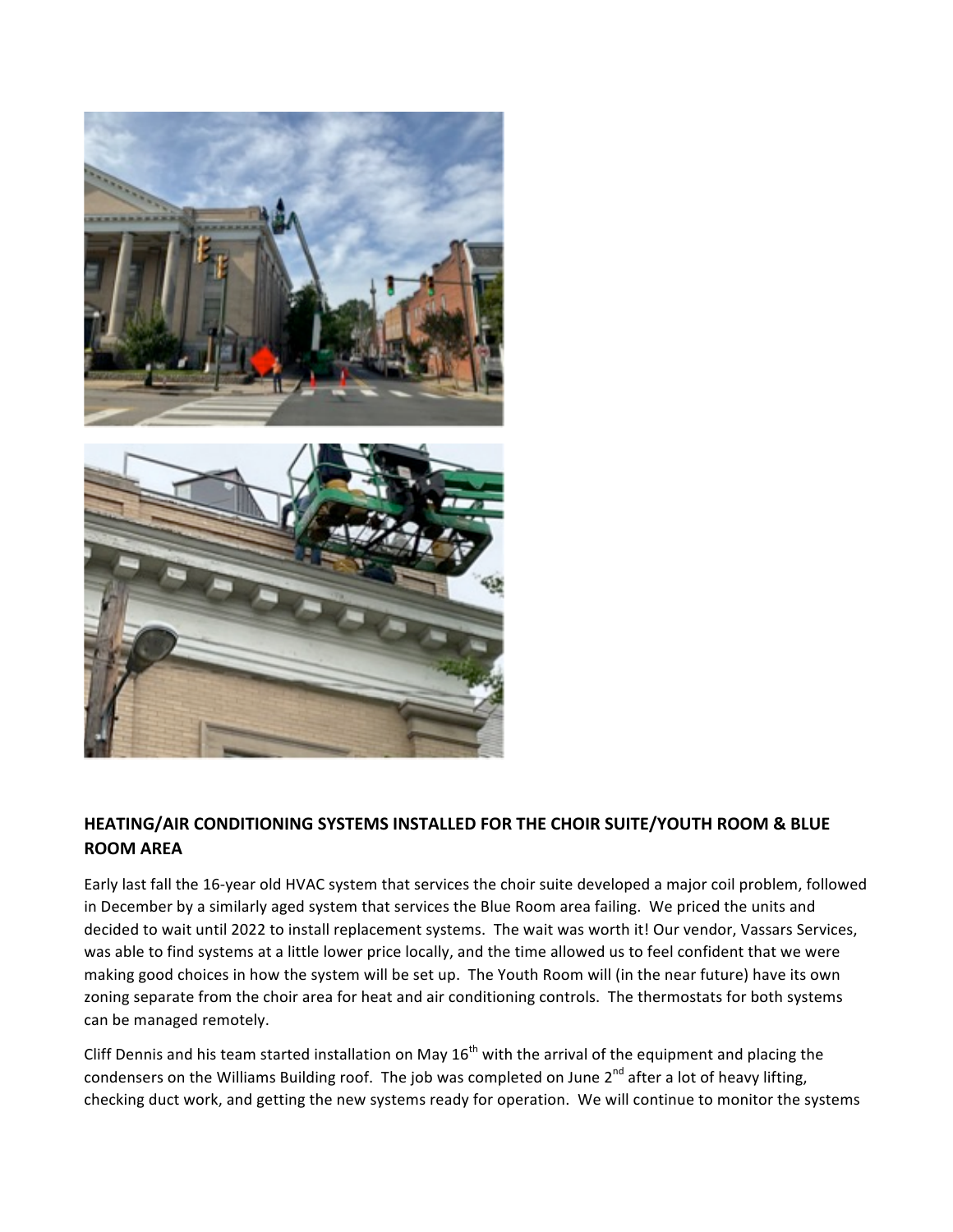to be sure that they are operating as expected, meaning that only Vincent has control of the thermostats for now!



Vincent is in the yellow vest, helping secure the new equipment on the Williams Building roof.

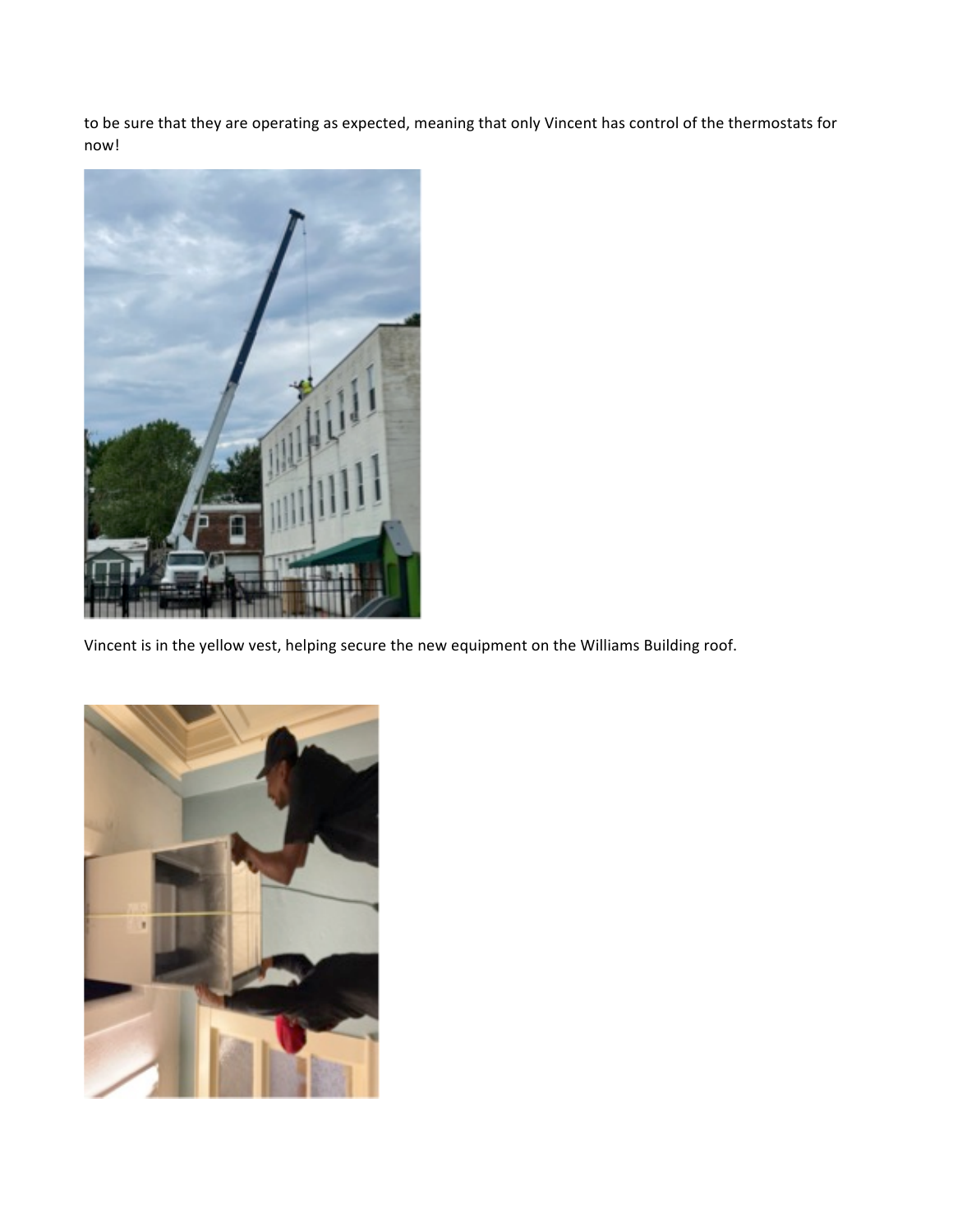

## **NEW FLOORING BETWEEN THE WILLIAMS BUILDING AND THE BLUE ROOM**

A couple of years ago the church leadership agreed to put new flooring outside of the choir suite as a way to recognize and celebrate July Fiske's 40<sup>th</sup> anniversary at TBC. The pandemic and other needs meant that the new flooring project was delayed until this year. On June  $2^{nd}$  James Jeter and his team prepared the existing floor and then completed installation of new LPV flooring in one day. The old carpet is gone, and the new flooring looks wonderful!!

Before (after removal of the old carpet)